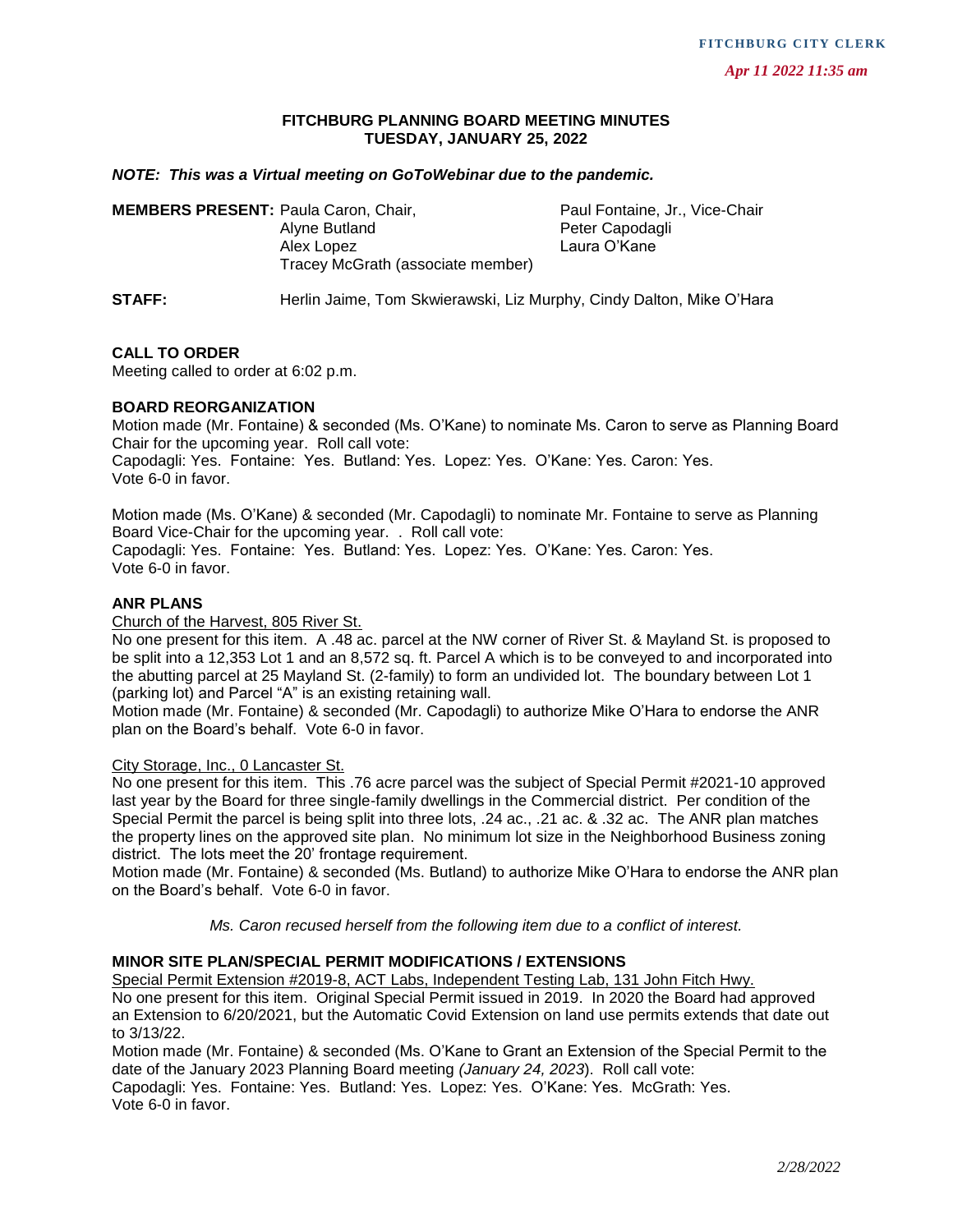# *Ms. Caron returned to the meeting.*

Minor Site Plan - 21 Pacific St. Realty Trust, parking plan for reinstated 3-family *(cont'd from 12/8/21)*

Present: Josh Naughton. Chris DeRosa had difficulties getting on the meeting.

Revised plan dated 12/14/21 reviewed – four parking spaces on left side of bldg., two on the right. Mr. Fontaine: But can the parking arrangement meet the 3-foot property line setback?

Josh suggested they could plant trees in the front yard to prevent tenants from parking there, as long as tenants don't try to park in between trees.

Ms. Caron: Resubmit plan (to scale) with landscaping and update to southern driveway, single width stacked parking (2 cars deep) to building setback.

Motion made (Mr. Fontaine) & seconded (Mr. Lopez) to continue to next month. Roll call vote: Capodagli: Yes. Fontaine: Yes. Butland: Yes. Lopez: Yes. O'Kane: Yes. Caron: Yes. Vote 6-0 in favor.

## 137 Green St.

This is another one of Chris's projects (reinstating a 2-family) that had rec'd Site Plan Approval in June 2019 showing a driveway off Green St. Recently, a driveway permit was applied for showing the driveway off Myrtle Ave. The plan on record should agree with what Chris intends to do. Josh: DPW had suggested moving the driveway to get further away from the intersection.

Board comment: Need dimensions on plan, width of curb cut, suggest eliminate two spaces on the Green St. side, and provide a buffer from Green St.

Josh: The building has been rehabbed & is occupied

Motion made (Mr. Fontaine) & seconded (Ms. O'Kane) to continue to next meeting. Roll call:

Butland: Yes. Lopez: Yes. Koeck: Yes. Capodagli: Yes. Fontaine: Yes. O'Kane: Yes. Vote 6-0 in favor.

## **PUBLIC HEARINGS**

#### Site Plan Review - KCMC Management, Inc. 580, John Fitch Hwy - construct new Dunkin' Donuts *(request continuance to 1/25/22*

No one present for this item. On behalf of the applicant, Hannigan Engineering had requested that the application be Withdrawn Without Prejudice. The applicant will look at a potential renovation of the existing store at some point. They are also working on a potential new store location at 105 John Fitch Hwy. & will be submitting an application for that site soon.

Motion made (Mr. Fontaine) & seconded (Ms. O'Kane) to accept the applicant's request to Withdrawn Without Prejudice.

Roll call vote: Capodagli: Yes. Fontaine: Yes. Butland: Yes. Lopez: Yes. O'Kane: Yes. Caron: Yes. Vote 6-0 in favor.

## Special Permit & Site Plan Review - Pristine Choice Realty, LLC, 4-unit residential, 147 Daniels St. (cont'd from 12/8/21)

The applicant had requested a continuance to the next meeting. Their engineer is working on a revised plan to also show finished grades, the slope of the proposed driveway and a stormwater management plan for the additional impervious area.

Motion made (Mr. Fontaine) & seconded (Mr. Capodagli) to continue this item to next month. Roll call vote: Capodagli: Yes. Fontaine: Yes. Butland: Yes. Lopez: Yes. O'Kane: Yes. Caron: Yes. McGrath: Yes. Vote 7-0 in favor.

## Special Permit & Site Plan Review - Next Generation Elite Fitness, 44 Princeton Rd., Commercial Recreation

Hearing opened. Present: Jim Bennett, applicant & Dan Nigrosh, Can-Am Machinery, property owner. Jim & his partner propose to convert a 6,000 sq. ft. portion of the former Crocker Burbank Mill #1 into a facility for strength & conditioning, speed & agility training for athletes of all sports and levels. The area is noted as "S-1" on the plan of the former mill provided by Dan. They will provide sport-specific instruction, adult private and group training. Planned hours of operation are Mon. - Fri. 6:00 a.m. to 10 p.m., Sat. & Sun. 8:00 a.m. - 8:00 p.m.

Board comments: What are the parking arrangements?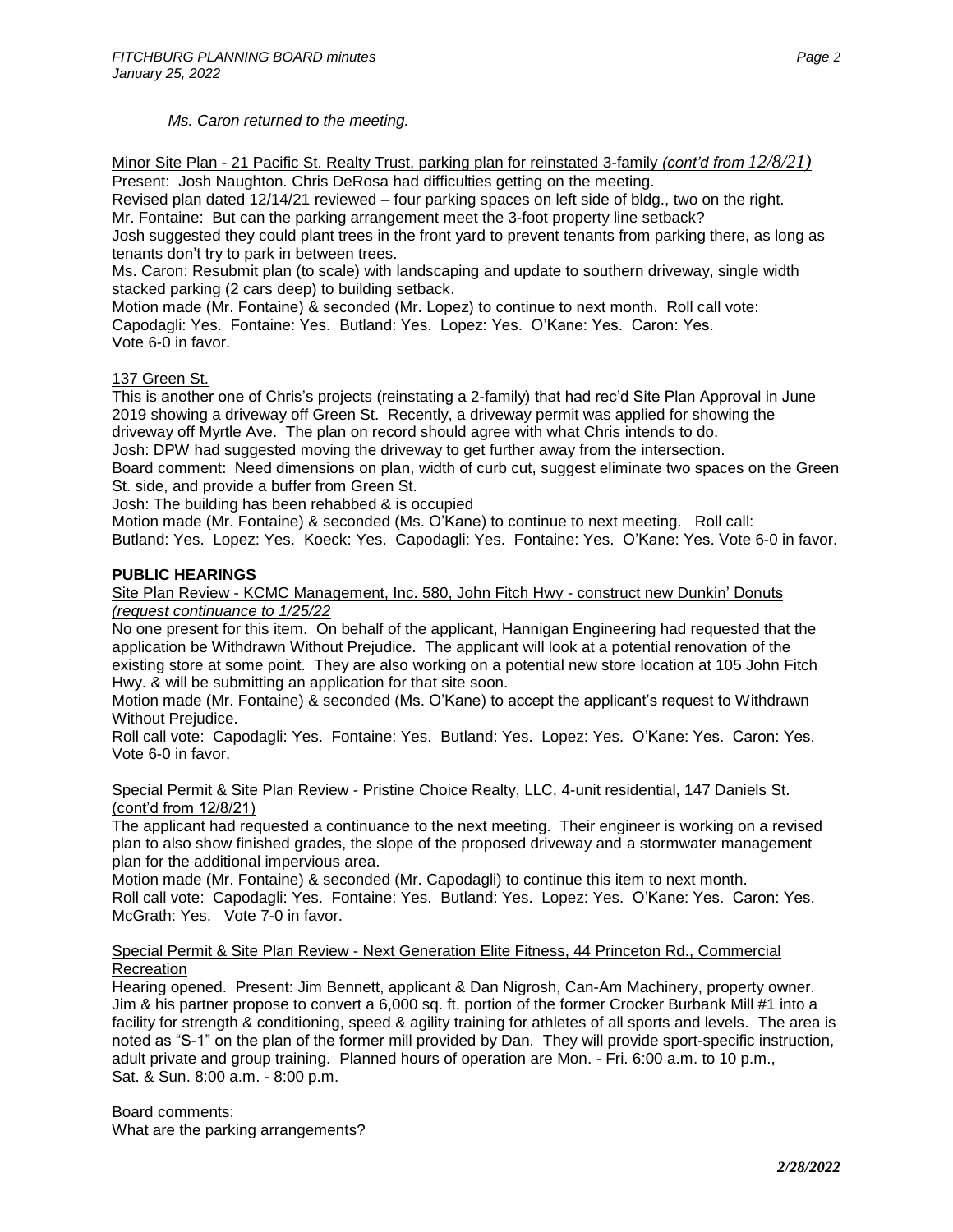Dan: There are 48 striped spaces, including 3 handicap spaces. There's also room for 25 more spaces on the discontinued portion of Old Princeton Rd.

Jim: 90% of his clients are dropped-off; they're mostly middle & high school athletes.

Public comment: Mary Jo Bohart, Economic Development Director: It's great to see that Mill # 1 is developing into a hub of recreational activities in West Fitchburg with Mully's Indoor Golf and now these indoor recreational businesses.

Motion made (Mr. Fontaine) & seconded (Mr. Capodagli) to close the hearing. Vote 7-0. Motion made (Mr. Fontaine) & seconded (Mr. Capodagli) to Approve the Special Permit. Roll call vote: Capodagli: Yes. Fontaine: Yes. Butland: Yes. Lopez: Yes. O'Kane: Yes. Caron: Yes. McGrath: Yes. Vote 7-0 in favor.

Ms. Caron cautioned that in the future as more businesses move into the Mill the Board will need to see an overall parking plan to make sure there is enough parking for the intended uses.

Special Permit & Site Plan Review - Supernatural All Stars, LLC, 44 Princeton Rd., Commercial Recr. Hearing opened. Present: Jill Markley, applicant & Dan Nigrosh. Jill & her partners are leasing a 3,000 sq. ft. portion of Mill #1 (noted as Room S-3 on the plan, next to Mully's) and converting it into a facility for cheerleading instruction and training for competitive teams. Planned hours of operation are Mon. - Fri. 3-10 p.m., Sat. & Sun. 8 - 10 p.m. Her clients range in age from 3 to 41. Her business was formerly at Fliptastics on Summer St. near St. Bernard's but she's currently leasing space in Clinton. This space at Mill #1 will give them more room.

# Board comments: None.

Public comment: Mary Jo also supports this Indoor Recreational Use.

Motion made (Mr. Fontaine) & seconded (Mr. Capodagli) to close the hearing. Vote 7-0. Motion made (Mr. Fontaine) & seconded (Mr. Capodagli) to Approve the Special Permit. Roll call vote: Capodagli: Yes. Fontaine: Yes. Butland: Yes. Lopez: Yes. O'Kane: Yes. Caron: Yes. McGrath: Yes. Vote 7-0 in favor.

## Special Permit & Site Plan Review - We Grow MA, LLC, 149 Industrial Rd., Cannabis Cultivation & Processing

Hearing opened. No one present: Board reviewed submitted plan & application materials. Board comments: More information is needed on the site plan & materials. They should be keyed to the checklist for Cannabis Special Permit applications

Nick Erickson, DPW: The site plan doesn't reflect existing conditions; the parking lot appears to be larger than existing. If there will be additional impervious area there needs to be more details on stormwater management.

Public comment: Capt. Lemay, Fitchburg P.D. has scheduled a walk-thru with the applicant tomorrow morning. The submitted plans appear to be adequate, but he reserves further comment until after a site walk.

Motion made (Mr. Fontaine) & seconded (Ms. Butland) to continue the hearing to next month. Roll call vote: Capodagli: Yes. Fontaine: Yes. Butland: Yes. Lopez: Yes. O'Kane: Yes. Caron: Yes. McGrath: Yes. Vote 7-0 in favor.

*Ms. O'Kane left the meeting due to potential conflicts of interest on the remaining agenda items.*

# **OTHER BUSINESS**

# Woodland Estates, Rindge Rd. - update

Present: Joanne Hamburg, Woodland Ests. & Jamie Rheault, Whitman & Bingham Assocs. Jamie & Joanne wanted to give the Board an update on the progress of the project, as he has done recently with the Conservation Commission. Last year nine new homes have been installed, including replacing two existing older units. In all, 34 new manufactured homes have been installed, 20 more units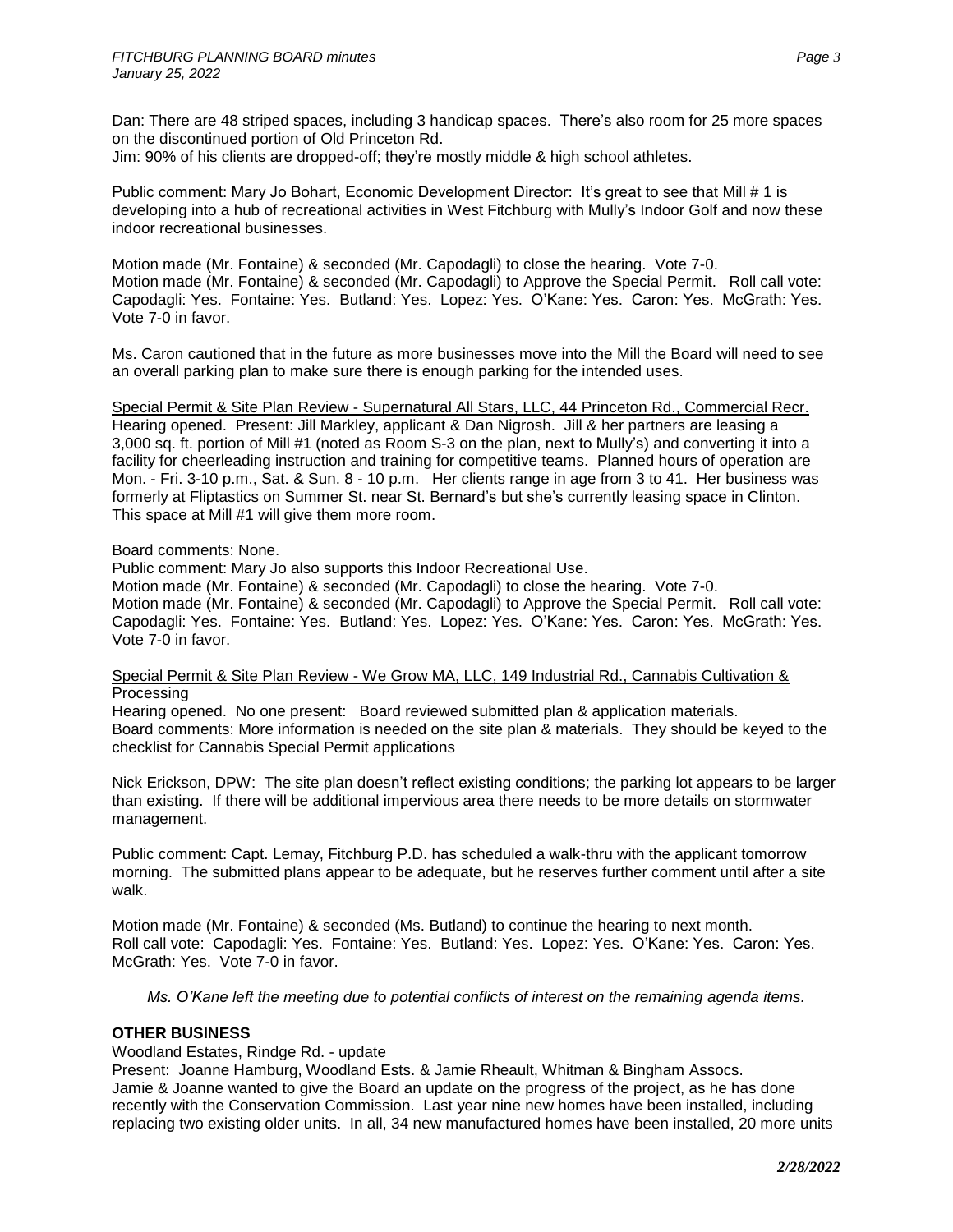remain to finish the project. The access drive also needs to be finished all the way to the end. Since 2020 supply chain issues have been a problem; the wait time for units is 8 month to a year. Seven units have already been pre-ordered for 2022. At the rate of installing 7 units per year she should be done in 3 years. They have agreed with Fire Prevention on no blasting or hammering on weekends.

Board comment: Looking for a written phasing plan, # of units to be built per year, etc. Public Comment: Mark Christian, Bennett Rd.: He now owns the abutting parcel to the NW (former site of Fanelli condo development. Site work has caused ponding on his property which has killed trees. If the ponding is supposed to be periodically pumped down who will be monitoring that? Jamie will add that to his written timetable.

Board is looking for a monthly update on this project for the time being.

Draft Fitchburg Downtown Urban Revitalization & Development Plan, Redevelopment Authority Present: Meagen Donohue, Executive Director, FRA, Laura Bayless, FRA Board member, Heather Gould, BSC Group.

Meagen: As part of the process of adopting the 2040 Urban Renewal Plan, the Planning Board is being asked to make a determination that the new plan *". . . is based upon a local survey and conforms to any existing planning documents covering the urban renewal area as a whole, including, but not limited to, a comprehensive plan for the locality."*

The URP is a roadmap for future development in the Urban Renewal Area (URA). The 2040 plan represents a major plan change from the 2020 URP. Meagen & Laura presented a powerpoint presentation describing the requirements for an URP, the history of the previous plan, elements of the new plan & how it compares to the 2020 plan. The Urban Renewal Area (URA) has been extended to the west along River St., to the SE along Water St. just beyond the Fifth St. Bridge, and expanded north of the old Courthouse. An area between Mt. Vernon St. and Highland Ave north to Pearl St. has been deleted from the URA.

The Plan also contains proposed public improvements, 36 parcel acquisitions, a relocation plan, objectives of the URP, and how the Plan conforms to the Vision 2020 plan and the 2019 Economic Development strategy were discussed.

# Board comment:

Mr. Fontaine: Is there time for more Planning Board input? As a whole he is fine with it, but when the 2020 URP was adopted it was a longer process, more time to digest it. Why the compressed timeframe? Meagen: The previous Urban Renewal Plan has been extended out to March 2022. Mr. Capodagli: Is there time to suggest adding more properties for acquisition such as the Littlehale & Fisher bldg. 962 Main St.? Laura said they'll take a look at it.

Mr. Capodagli & Ms. Caron agreed: The elements of the plan are spot on what's needed.

Motion made (Mr. Fontaine) & seconded (Ms. Butland) to make a determination per MGL ch. 121B that the Draft 2040 Fitchburg Downtown Urban Revitalization & Development Plan is based upon a local survey and conforms to any existing planning documents covering the urban renewal area as a whole, including, but not limited to, a comprehensive plan for the locality. Roll call vote: Capodagli: Yes. Fontaine: Yes. Butland: Yes. Lopez: Yes. Caron: Yes. Vote 5-0 in favor.

Year 48 (2022-23) Community Development Block Grant program - Recommendations Present: Tom Skwierawski, Liz Murphy, Cindy Dalton.

The Board reviewed the Department's spreadsheet and recommendations (attached) Est Year 48 entitlement: \$1,688,356.00 Total Available  $(Entilement + Reprogrammed/P.I.)$  \$1,029,067.00

Public facilities: Boutelle & Goodrich Sts. Improvements were determined to be a priority.